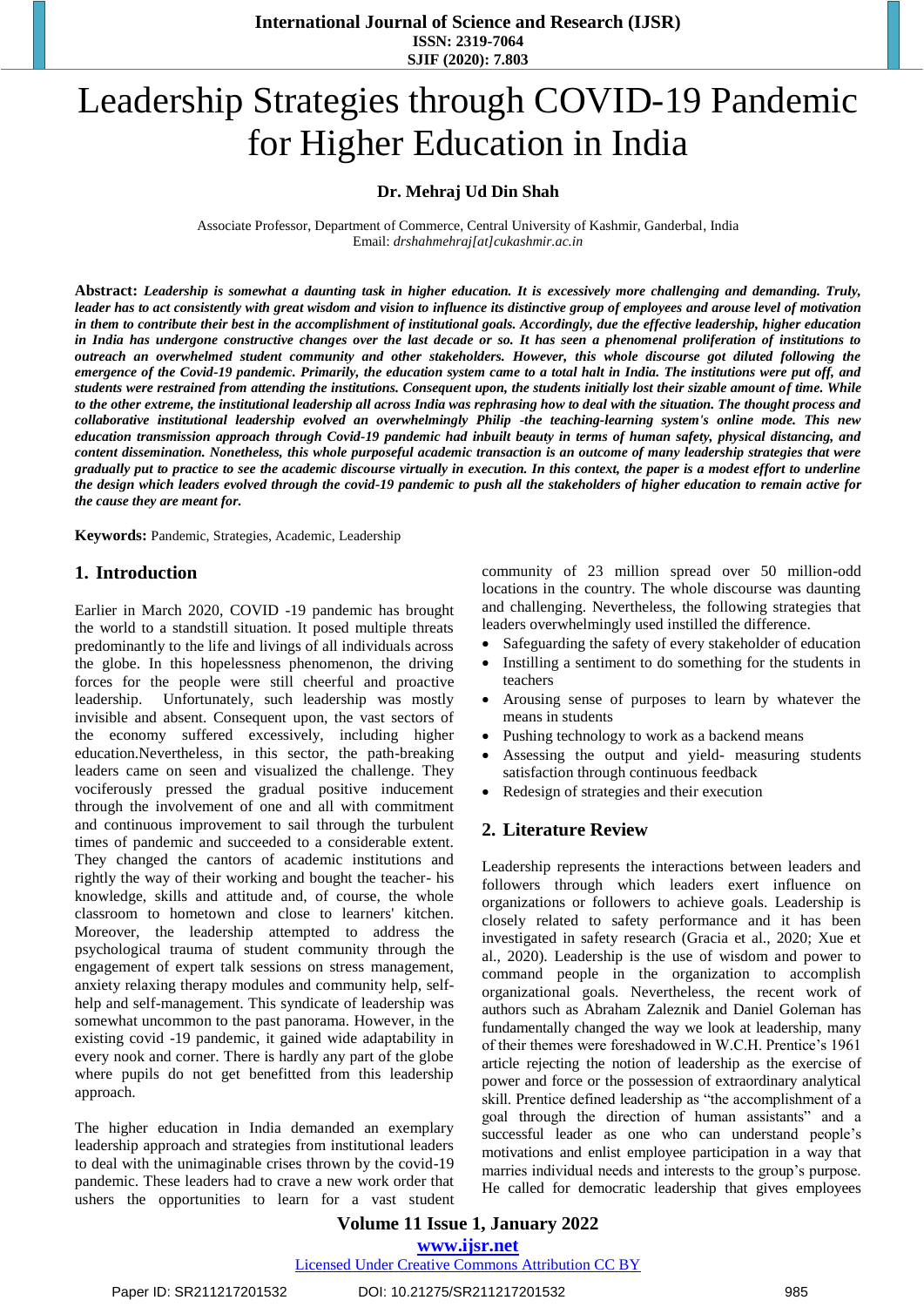#### **International Journal of Science and Research (IJSR) ISSN: 2319-7064 SJIF (2020): 7.803**

opportunities to learn and grow—without creating anarchy. The past research has attempted to underline the role of leadership in terms of popularity, power, showmanship, or wisdom in long-range planning .Some leaders have these things, but they are not of the essence of leadership. Leadership is the accomplishment of a goal through the direction of human assistants. The man who successfully marshals his human collaborators to achieve particular ends is a leader. A great leader is one who can do so day after day, and year after year, in a wide variety of circumstances (Prentice, 2004). However, the academic leadership came under daunting challenge in the wake of COVID-19 infections. As people adapt to new realities of work, managers in organizations play a critical role in shaping employees' experiences at work during and after crisis. Though in most organizations the physical connection between leaders and followers was interrupted to some degree by COVID-19, leaders—through their Fostering leader-follower attachment security level of communication and responsiveness to employee concerns—can still have a significant impact on follower behaviour, performance and emotional distress (Wu and Parker, 2017). In the year 2020, higher educations in India has experienced a rude shock in the shape of Covid-19 pandemic first of its kind following independence. In this contextFong et al., (2020) and Zenker and Kock, (2020) opine that the COVID-19 outbreak is considered to be an impactful incident and a major health crisis in world history and in December 2019, several cases of COVID-19 pneumonia were diagnosed in Wuhan, China, and then COVID-19 occurred in more than 200 countries and regions around the world.Although, a similar phenomenon was experienced by the world over a century before 1819 with the outbreak of Spanish flue. Nevertheless, in the Indian context, its ramifications were somewhat marginal. While during 2020, the students were forced to remain indoors, and institutions were closed. The academic discourse came to a halt for quite a long time. A sizeable amount of valuable time was lost by students and teachers. The teaching-learning process appeared a nightmare. According to data released by the UNESCO on 25 of March schools and universities closures dueto COVID-19 were implemented nationwide in 191 countries and affected over 1.5 billion student's worldwide, accounting for 87% of enrolled learners. Another report released by UNESCO and CNN, the learning of approximately 1.6 billion students has been interrupted by the closures of education institutions around the globe. The COVID-19 pandemic like elsewhere in the world, has negatively impacted the education of millions of students. It has had impact on social mobility whereby schools are no longer able to provide education. The impact of long term school closure is yet to be seen. On account of this panorama, the academic leaders initially were caught up in great pessimism about what to do and how to fillip the teaching-learning process under these exceptional situations? Thereby drawing the clues from the concept "work from home" the online teaching learning process evolved with active backend support from the technology and intranet etc. The academic leaders gave a new model of teaching-learning process which largely is at par with a real one. The model has proved excessively effective and there are many higher education institutions in the world who are contemplating to make this model a regular feature in the post free covid-19 times. The countries like Iraq, Georgia, china, US, Uk and India have pushed officially institutional leaders to engage students through online platform. This strategical move enabled the academic leaders to stay relevant to time and rise up to the expectations of the stakeholders. Moreover, the academic leaders restored the other institutional activities and conducted online examinations, organized webinars, expert talks, stress management sessions etc. The academic leaders learned to behave differently during the COVID-19 pandemic from the experiences and strategic discourses of other industrial leaders like Microsoft, Facebook and other large corporations of China, like Alibaba, Baidu, Bank of China, JD.com, Tencent and Xiaomi set up makeshift assembly lines to produce additional masks and disinfectants. LVMH shifted production in its perfume factories to produce hand sanitizer, which it then delivered to French health authorities and hospitals free of charge. Independent brewer BrewDog is using its distillery to produce sanitizer for those in need, as are French beauty companies L'Oréal and Coty. Similarly,Inditex, owner of Zara, manufactured hospital gowns in its clothing factories, and also donated masks to patients and health officials in Spain. Miroglio Group, an Italian textiles firm, is making face masks that meet medical requirements, producing up to 75,000 a day if needed. Chinese apparel manufacturers Erdos and Cabbeen are volunteering to convert clothing production for masks and protective suits. Alike to this, Meggitt is leading a consortium of organizations (including GKN, Thales and Renishaw) to adapt aerospace oxygen converter factories for ventilator production, while Italian car makers, Ferrari and Fiat Chrysler are supporting the nation's biggest ventilator manufacturer to boost production (www.google.com).

Closely learning from the efforts of the leaders of these great corporate houses, academic leaders no way remained behind during the covid -19 pandemic. They succeeded to arouse the interest in the students to learn under all circumstances and embedded a hybrid work place model for facilities. Moreover, they attempted to reach out to society by generating awareness in them how to safeguard themselves from the contagious covid-19 infections. These moves were quiet consistent to one undertaken by many leaders of tech companies like Facebook, Twitter, YouTube and TikTok have pledged to remove coronavirus conspiracy theories. Pharmaceutical companies (including Novartis, Bayer, Teva and Mylan) have pledged nearly 220 million chloroquine and hydroxychloroquine tablets for the global COVID-19 response. ByteDance is offering free use of its online workspace app for three years for NGOs, hospitals and medical institutions in China.Baidu created a map layer showing real-time locations of confirmed cases of the virus to better inform travellers in China.LinkedIn is offering 16 of its online learning courses for free, including sessions on staying productive, building relationships when you're not face to face, using virtual meeting tools and balancing family and work dynamics.Pfizer's Chief Medical Officer is sharing facts and personal tips on short social media videos to deal with covid-19 on twitter. Similarly Amazon announced unlimited paid sick leave over the next month for those who test positive for covid-19.JD.com and Alibaba launched a talent-sharing platform for those in affected sectors to find work in flexible job openings in e-commerce and supermarkets

#### **Volume 11 Issue 1, January 2022 www.ijsr.net**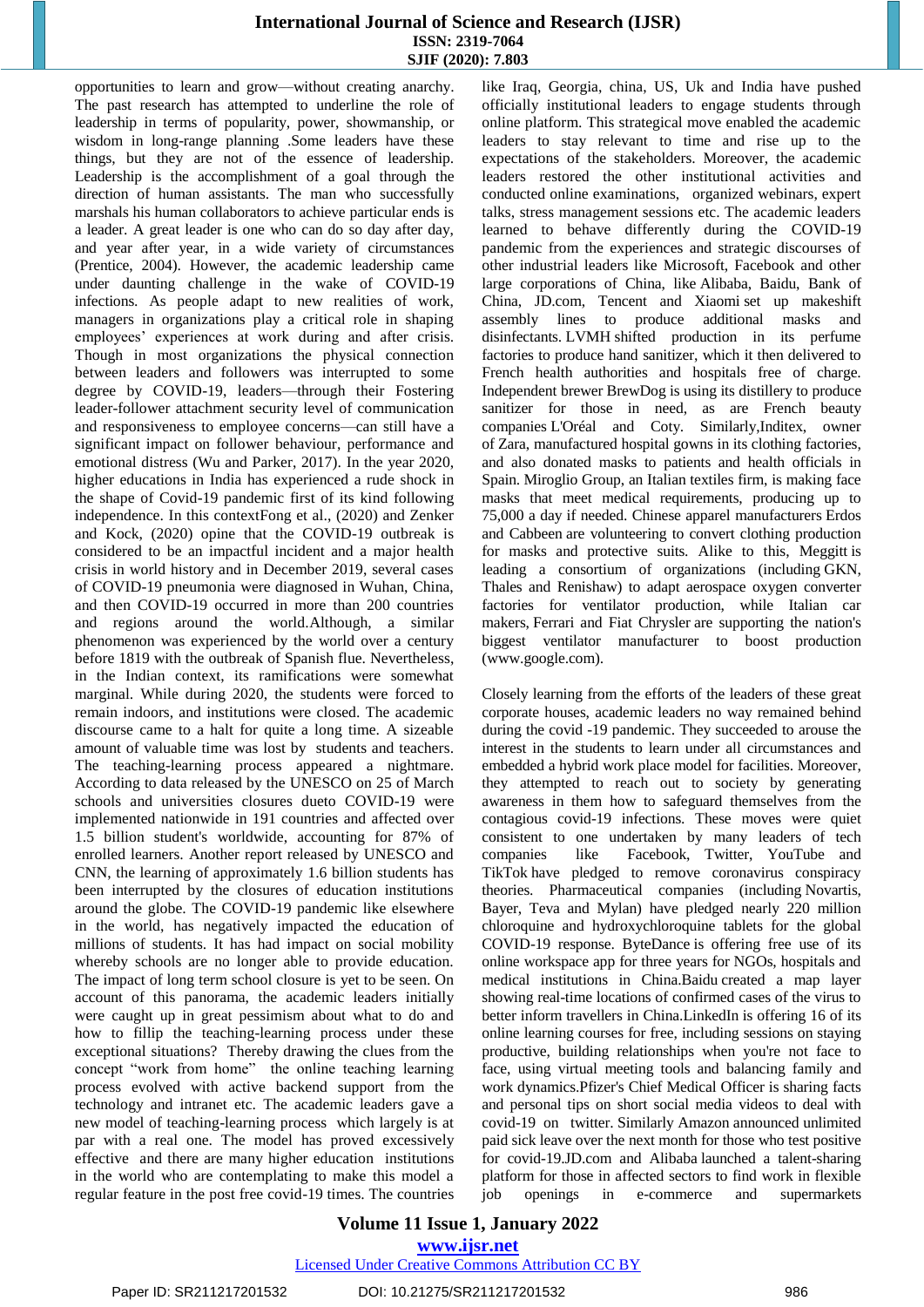[\(www.google.com\)](http://www.google.com/). These all exemplarily approaches enlightened academic leaders and motivated them to embed a new strategic approach for the higher education. Accordingly, they rolled out host of measures or strategies to rejuvenate higher education in the mid of 2020. Therefore, the present paper is a humble effort to underline the strategies which academic leaders filliped during the covid-19 to retore academic order and activity.

# **3. Objectives**

The main objectives of the study were

- To study how the leaders evolved the online teachinglearning system during the emergence of COVID-19
- To examine the nature of strategies which academic leaders used to making online teaching-learning system possible
- To understand the response to the online teachinglearning system of all the stakeholders of education
- To study how far theacademic leaders succeeded to sail through Covid 19 pandemic to deal with challenges thrown to the higher education sector

# **4. Methodology Design**

The study is a descriptive discourse based on the factual understanding, introspection and analysis of strategical discourse which academic leaders displayed during the COVID-19. Accordingly, the study is designed and compartmentalized into two section part I and Part II. Wherein, the part I of the study puts forth the introduction, literature review, objectives and methodology design of the study. While the part II presents a detailed discussion on the leadership strategies pursued by the academic leaders during the covid-19 pandemic and conclusion of the study.

# **5. Discussion and Analysis**

Leaders set new trends and bring phenomenal changes in organizations. They dismantle blockades through policy strategic interventions and lead people to attain their goals. The same was somewhat seen in higher education in India in general and UT of Jammu and Kashmir in particular, where institutional leaders devised wonderful strategies to reach out to every student during the COVID-19 pandemic. The following were the main strategies adopted by the leaders during the covid-19 vis-à-vis higher education in the Union Territory of Jammu and Kashmir

## **1) Reached out to the student community**

Initially, academic leaders were grappled by the lockdown however, the work from home concept when extended to higher education changed and relaxed the cantors of higher education. Factually, prior to Covid-19 pandemic, higher education in India has predominantly lagged behind to disseminate through technological intervention in teaching and learning process. The phenomenon is excessively responsible for low quality education and research. Nonetheless, technological intervention in few higher educational institutions was limited to few aspects only. In this context Christropher (2014) says that the Enterprise Resources Planning (ERP), Student Information Systems (SIS), Learning Management Systems (LMS), etc have been penetrated in India in few higher education institutions with limited operations including admissions, fee payments, course planning and scheduling, faculty and other teaching resource management, learning material distribution, student information tracking, etc, but the basic teaching-learning process remains largely the same as was 50 years before. Reportedly, many higher educational institutions in India use LMS platform to post learning material to the students which in true sense has proven worthless and less effective for students. The system largely failed to replace the real teacher on the seen. However, in the covid-19 pandemic, higher education institutions were closed down and there remained no scope for direct teacher -student classroom interaction thereby engaging students in on line mode became necessity of the time. Accordingly, educational leaders across India cobbled their resources and filliped online education system to stay relevant to time and rise upto the situations during the covid-19 pandemic. This platform for teaching learning system is growing worldwide and in India, it is witnessing a steady growth rate of 25 percent year-on-year and is projected to be a \$ 1.96 billion industry by 2021. With a network of more than 1.5 million schools and 18,000 higher education institutes, the market for digital education in India is enormous. Today, digital learning is no longer a luxury but implementation of digital tools of learning has become a necessity in schools. In the covid-19 the institutional leaders reached out to a vast majority of students through online mode and they spectacularly succeeded to arouse sense of purposes and interest in students community towards the academics through motivational talks. A study by (Choudhary, 2020) revealed that significant number of students in India had turned aloof towards their studies due to the excess covid stress. It were the teachers who pulled out the vast majority of students from hopelessness and brought them on the academic track and aroused in them a sense to do something even in these odd times when life and living was almost nightmare. This was also put on record and overwhelmedly acknowledged by the student communities. Through their empathic approach, the academic leaders with help of learned faculties managed to disseminate knowledge in the students who gradually defeated the negativity of the covid-19. In this context, the Sloan Consortium reports 6.7 million student in higher education took at least one online course . The growth rate of online enrollment is 300-400% that of classroom enrolment. The response of the students to online classes was spectacular. The student community were overwhelmingly benefited.

# **2) Pushing Technology to Work**

Technological infusion is at the low ebb in higher education in India right since the beginning of independence, despite the fact that the government of India has initiated various measures time to time to bring desired technological changes and quality improvements in higher education. Consistent with this, New Education Technologies (NET) is expected to help both the teachers and students. With the advent of the internet, students overwhelmingly are using various means which predominantly include e- learning. to seek knowledgeindependently to stay abreast.In this context, Jonassen & Reeves, (1996) says thatnew education technology (NET), by their very nature, are tools that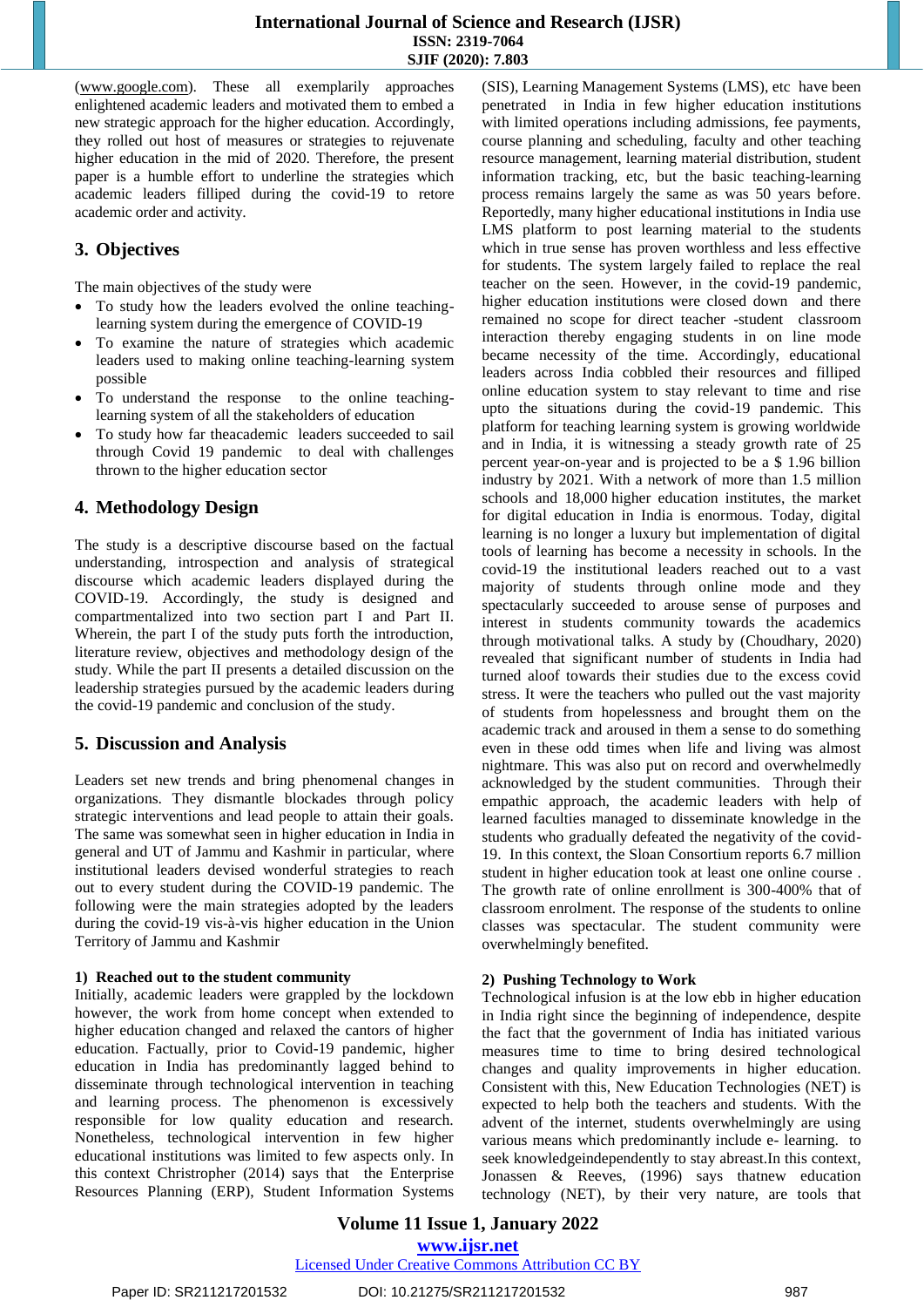## **International Journal of Science and Research (IJSR) ISSN: 2319-7064 SJIF (2020): 7.803**

encourage and support independent learning. Students using NET for learning purposes become immersed in the process of learning, and more and more students use computers as information sources and cognitive tools. Learning approaches using NET provide many opportunities for constructive learning through their provision and support for resource-based, student-centred settings and by enabling learning to be related to context and to practice (Berge, 1998). Nevertheless, these means proved deficient during the covid -19 pandemic to meet the academic needs of students. Realizing the potential knowledge gap in the existing platforms, the academic leaders pushed technology to work with the IT experts and faculty backend support. Initially, it appeared quite daunting for the faculty and students to get audient with the new technology and learn its operation. However, with time their familiarity enhanced with education technology. Today, the terms online learning, open learning, web-based learning, computer mediated learning, blended learning, machine-learning have emerged as a vital medium of teaching -learning process and all have common the ability to use a computer connected to a network, that offers the possibility to learn from anywhere, anytime, in any rhythm, with any means" (Cojocariu et al., 2014). In this context, Aakash (2020) hints that the online learning or e-learning industry in India is a prolific one, witnessing a steady growth rate of 25 percent year-on-year and is projected to be a \$ 1.96 billion industry by 2021. With a network of more than 1.5 million schools and 18,000 higher education institutes, the market for digital education in India is enormous. Today, digital learning is no longer a luxury but implementation of digital tools of learning has become a necessity in schools.

Rightly, online teaching learning can makes the teaching– learning process excessively student-cantered, innovative, and flexible. Online learning can be transacted synchronously or asynchronously using different devices (e.g., mobile phones, laptops, etc.) with internet access. A students can learn independently and interact with instructors and other students" (Singh & Thurman, 2019). Consistent to this, universities around the world have fully digitalized their operations under the present circumstances. Online learning is emerging as a victor ludorum amidst this chaos. Therefore, the quality enhancement of online teaching–learning is crucial at this stage. Online education in Chinese universities has increased exponentially after the Covid-19 outbreak. There was an overnight shift of normal classrooms into e-classrooms, that is, educators have shifted their entire pedagogical approach to tackle new market conditions and adapt to the changing situations. During this tough time, the concern is not about whether online teaching–learning methods can provide quality education, it is rather how academic institutions will be able to adopt online learning in such a massive manner and how they would remain relevant to time, situation and crises says Carey ( 2020) .Nevertheless, it can't beundermined that Elearning fulfils the needs of today's learners at their own comfort and requirements. Thus it has proven to be fruitful because of various reasons. It can be availed at any time at the learner's own convenience by purchasing the subscriptions of different platforms or logging in to access the courses (Colchester et al., 2017). It can share and offer teaching-learning materials in diverse formats such as slideshows, audios, videos, PDFs, e-mails, word documents and so on. Webinars and direct communications with teachers via various chat forums or messaging is also an open option in E-learning process. It offers free access to certain e-manuals like PDFs. It provides clear, easy, gradual instructions for better understanding of the learners. It is often regarded as the most suitable way for self-learning. It provides a wide range of materials for the learners that covers almost all topics and doubts (Bajaj and Sharma, 2018).

#### **3) Assessing Academic output and students Satisfaction**

The academic leaders during the covid-19 pandemic were concious of the fact that online teaching learning discourse is not option but a compelling necessity. Therefore, they were left with no chance to make it effective and upto the expectations of the all stakeholders especially for students. Initially, the daunting challenge for them was to fillip online mode of education system into operation through the active participation of students-faculty and backend technology. Nevertheless, with the gradual universalization of online education, the question of quality, productivity, student engagement and satisfaction came on fore. Therefore, to address these interlinked issues the academic leaders developed a robust mechanism to evaluate the productivity and quality outcome of online education during the covid-19 pandemic. They collected online feedback and mailed questionnaires to students to understand the fallicies and benefits of the new system. Consistent to this the research of Terra et all (2020) have found that remote learning is equally good to face to face or inperson learning system. In online learning, participants are dispersed geographically and learn at different times (asynchronous) with visual contacts are few or non-existent. The research of (Terra et al, 2020) shows that online learning prioritizes interaction to provide opportunities for students to apply concepts that have been obtained with unlimited time in class meetings. The use of online collaboration tools, such as online forum has potential to facilitate the interaction of participants and group activities in a web-based learning environment, and allow students to share discussions and ideas. Participation in interaction among students increases in internet-based activities rather than traditional classes. Moreover, the research has shown that online teaching facilitates student student interactions that usually takes place between individual students or when the students are assigned to work in a small group. This discussion can be synchronous discussion and asynchronous discussion. The synchronous discussions are exclusively conducted online only and students draw huge benefits and it promotes learning effectiveness. Many studies show that interaction can increase learning outcomes; one of them is cognitive understanding and high order thinking. Learning materials can be better understood by collaborative learning and interaction. Interaction in discussion forums exist in a variety of online learning platforms, such as e-learning platforms (Edmodo, Moodle, etc.) or mobile platforms (Line, WhatsApp, etc.). Online forums provide opportunities for students to not only cooperate but also collaborate to develop knowledge. Online interaction leads to social presence in course. Social presence had been identified to be a factor in enhancing quality of learning. Previous study found that interactions are a key element for successful

## **Volume 11 Issue 1, January 2022 www.ijsr.net**